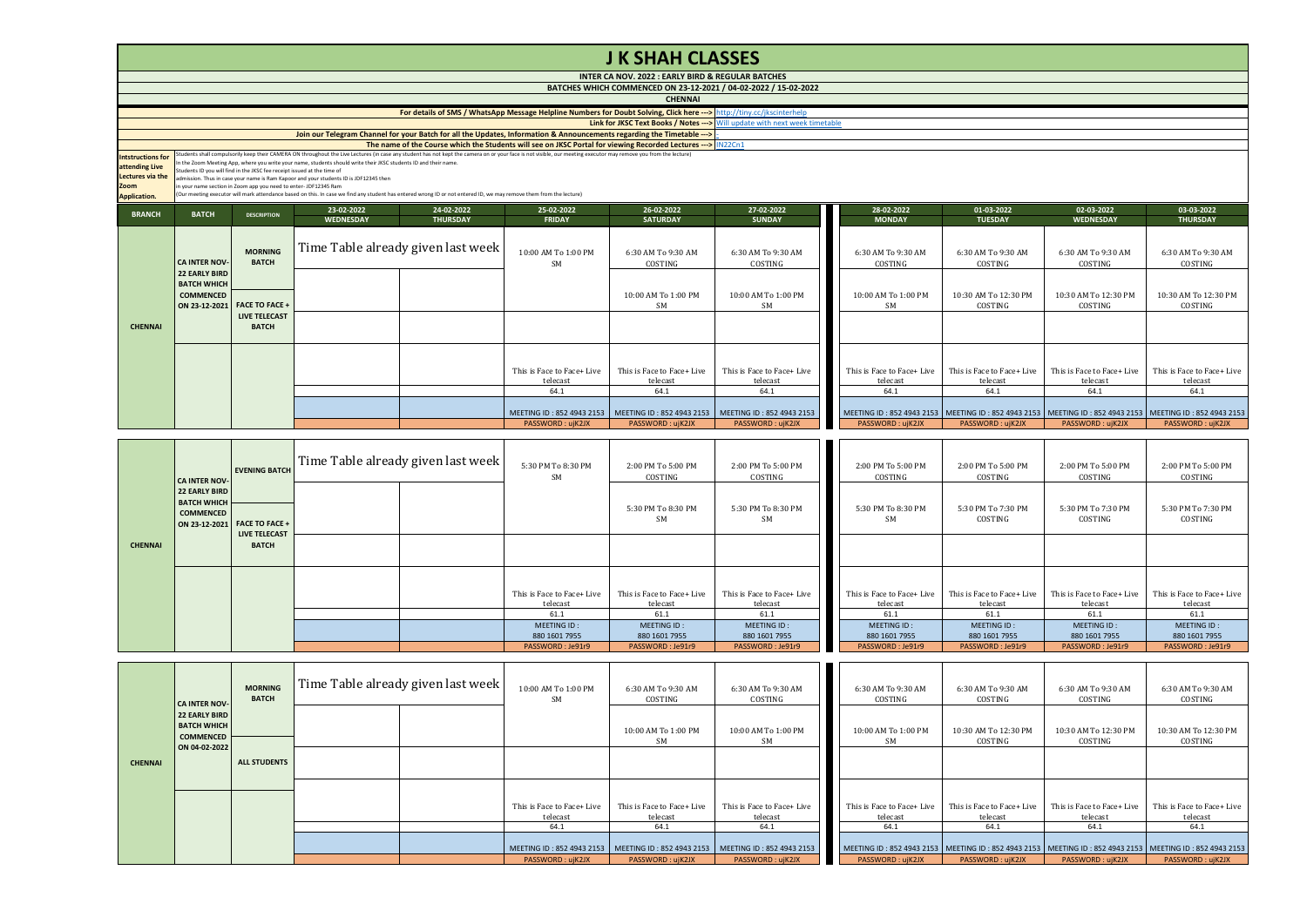## **J K SHAH CLASSES**

|                          | INTER CA NOV. 2022 : EARLY BIRD & REGULAR BATCHES                                                                                                                                                                |                                                                         |                                                                                                                                                                    |                 |               |                 |               |  |               |                |                  |                 |  |
|--------------------------|------------------------------------------------------------------------------------------------------------------------------------------------------------------------------------------------------------------|-------------------------------------------------------------------------|--------------------------------------------------------------------------------------------------------------------------------------------------------------------|-----------------|---------------|-----------------|---------------|--|---------------|----------------|------------------|-----------------|--|
|                          | BATCHES WHICH COMMENCED ON 23-12-2021 / 04-02-2022 / 15-02-2022                                                                                                                                                  |                                                                         |                                                                                                                                                                    |                 |               |                 |               |  |               |                |                  |                 |  |
|                          | <b>CHENNAI</b>                                                                                                                                                                                                   |                                                                         |                                                                                                                                                                    |                 |               |                 |               |  |               |                |                  |                 |  |
|                          | For details of SMS / WhatsApp Message Helpline Numbers for Doubt Solving, Click here ---> http://tiny.cc/jkscinterhelp                                                                                           |                                                                         |                                                                                                                                                                    |                 |               |                 |               |  |               |                |                  |                 |  |
|                          | Link for JKSC Text Books / Notes -- > Will update with next week timetable                                                                                                                                       |                                                                         |                                                                                                                                                                    |                 |               |                 |               |  |               |                |                  |                 |  |
|                          | Join our Telegram Channel for your Batch for all the Updates, Information & Announcements regarding the Timetable --->                                                                                           |                                                                         |                                                                                                                                                                    |                 |               |                 |               |  |               |                |                  |                 |  |
|                          | The name of the Course which the Students will see on JKSC Portal for viewing Recorded Lectures --- > IN22Cn1                                                                                                    |                                                                         |                                                                                                                                                                    |                 |               |                 |               |  |               |                |                  |                 |  |
| <b>Intstructions for</b> | Students shall compulsorily keep their CAMERA ON throughout the Live Lectures (in case any student has not kept the camera on or your face is not visible, our meeting executor may remove you from the lecture) |                                                                         |                                                                                                                                                                    |                 |               |                 |               |  |               |                |                  |                 |  |
| attending Live           |                                                                                                                                                                                                                  | Students ID you will find in the JKSC fee receipt issued at the time of | In the Zoom Meeting App, where you write your name, students should write their JKSC students ID and their name.                                                   |                 |               |                 |               |  |               |                |                  |                 |  |
| Lectures via the         |                                                                                                                                                                                                                  |                                                                         | admission. Thus in case your name is Ram Kappor and your students ID is JDF12345 then                                                                              |                 |               |                 |               |  |               |                |                  |                 |  |
| Zoom                     |                                                                                                                                                                                                                  | in your name section in Zoom app you need to enter-JDF12345 Ram         |                                                                                                                                                                    |                 |               |                 |               |  |               |                |                  |                 |  |
| Application.             |                                                                                                                                                                                                                  |                                                                         | (Our meeting executor will mark attendance based on this. In case we find any student has entered wrong ID or not entered ID, we may remove them from the lecture) |                 |               |                 |               |  |               |                |                  |                 |  |
|                          |                                                                                                                                                                                                                  |                                                                         | 23-02-2022                                                                                                                                                         | 24-02-2022      | 25-02-2022    | 26-02-2022      | 27-02-2022    |  | 28-02-2022    | 01-03-2022     | 02-03-2022       | 03-03-2022      |  |
| <b>BRANCH</b>            | <b>BATCH</b>                                                                                                                                                                                                     | <b>DESCRIPTION</b>                                                      | <b>WEDNESDAY</b>                                                                                                                                                   | <b>THURSDAY</b> | <b>FRIDAY</b> | <b>SATURDAY</b> | <b>SUNDAY</b> |  | <b>MONDAY</b> | <b>TUESDAY</b> | <b>WEDNESDAY</b> | <b>THURSDAY</b> |  |

|                | <b>CA INTER NOV-</b><br><b>22 EARLY BIRD</b> | <b>EVENING BATCH</b> | Time Table already given last week | 5:30 PM To 8:30 PM<br><b>SM</b>        | 2:00 PM To 5:00 PM<br>COSTING          | 2:00 PM To 5:00 PM<br>COSTING          | 2:00 PM To 5:00 PM<br>COSTING          | 2:00 PM To 5:00 PM<br>COSTING          | 2:00 PM To 5:00 PM<br>COSTING          | 2:00 PM To 5:00 PM<br>COSTING          |
|----------------|----------------------------------------------|----------------------|------------------------------------|----------------------------------------|----------------------------------------|----------------------------------------|----------------------------------------|----------------------------------------|----------------------------------------|----------------------------------------|
|                | <b>BATCH WHICH</b>                           |                      |                                    |                                        | 5:30 PM To 8:30 PM                     | 5:30 PM To 8:30 PM                     | 5:30 PM To 8:30 PM                     | 5:30 PM To 7:30 PM                     | 5:30 PM To 7:30 PM                     | 5:30 PM To 7:30 PM                     |
|                | <b>COMMENCED</b><br>ON 04-02-2022            |                      |                                    |                                        | SM.                                    | <b>SM</b>                              | SM.                                    | COSTING                                | COSTING                                | COSTING                                |
| <b>CHENNAI</b> |                                              | <b>EVENING BATCH</b> |                                    |                                        |                                        |                                        |                                        |                                        |                                        |                                        |
|                |                                              |                      |                                    |                                        |                                        |                                        |                                        |                                        |                                        |                                        |
|                |                                              |                      |                                    | This is Face to Face+ Live<br>telecast | This is Face to Face+ Live<br>telecast | This is Face to Face+ Live<br>telecast | This is Face to Face+ Live<br>telecast | This is Face to Face+ Live<br>telecast | This is Face to Face+ Live<br>telecast | This is Face to Face+ Live<br>telecast |
|                |                                              |                      |                                    | 61.1                                   | 61.1                                   | 61.1                                   | 61.1                                   | 61.1                                   | 61.1                                   | 61.1                                   |
|                |                                              |                      |                                    | MEETING ID:                            | MEETING ID:                            | MEETING ID:                            | MEETING ID:                            | MEETING ID:                            | MEETING ID:                            | MEETING ID:                            |
|                |                                              |                      |                                    | 880 1601 7955                          | 880 1601 7955                          | 880 1601 7955                          | 880 1601 7955                          | 880 1601 7955                          | 880 1601 7955                          | 880 1601 7955                          |
|                |                                              |                      |                                    | PASSWORD: Je91r9                       | PASSWORD: Je91r9                       | PASSWORD: Je91r9                       | PASSWORD: Je91r9                       | PASSWORD: Je91r9                       | PASSWORD: Je91r9                       | PASSWORD: Je91r9                       |

|                | <b>CA INTER NOV-</b>                                                         | <b>MORNING</b><br><b>BATCH</b> | Time Table already given last week | 10:00 AM To 1:00 PM                                                               | 6:30 AM To 9:30 AM<br>COSTING | 6:30 AM To 9:30 AM<br>COSTING | 6:30 AM To 9:30 AM<br>COSTING | 6:30 AM To 9:30 AM<br>COSTING   | 6:30 AM To 9:30 AM<br>COSTING   | 6:30 AM To 9:30 AM<br>COSTING                                                                                 |
|----------------|------------------------------------------------------------------------------|--------------------------------|------------------------------------|-----------------------------------------------------------------------------------|-------------------------------|-------------------------------|-------------------------------|---------------------------------|---------------------------------|---------------------------------------------------------------------------------------------------------------|
|                | <b>22 REGULAR</b><br><b>BATCH WHICH</b><br><b>COMMENCED</b><br>ON 15-02-2022 |                                |                                    |                                                                                   | 10:00 AM To 1:00 PM<br>SM.    | 10:00 AM To 1:00 PM<br>SM.    | 10:00 AM To 1:00 PM<br>SM     | 10:30 AM To 12:30 PM<br>COSTING | 10:30 AM To 12:30 PM<br>COSTING | 10:30 AM To 12:30 PM<br>COSTING                                                                               |
| <b>CHENNAI</b> |                                                                              |                                |                                    |                                                                                   |                               |                               |                               |                                 |                                 |                                                                                                               |
|                |                                                                              |                                |                                    | This is Face to Face+ Live                                                        | This is Face to Face+ Live    | This is Face to Face+ Live    | This is Face to Face+ Live    | This is Face to Face+ Live      | This is Face to Face+ Live      | This is Face to Face+ Live                                                                                    |
|                |                                                                              |                                |                                    | telecast<br>64.1                                                                  | telecast<br>64.1              | telecast<br>64.1              | telecast<br>64.1              | telecast<br>64.1                | telecast<br>64.1                | telecast<br>64.1                                                                                              |
|                |                                                                              |                                |                                    |                                                                                   |                               |                               |                               |                                 |                                 |                                                                                                               |
|                |                                                                              |                                |                                    | MEETING ID: 852 4943 2153   MEETING ID: 852 4943 2153   MEETING ID: 852 4943 2153 |                               |                               |                               |                                 |                                 | MEETING ID: 852 4943 2153   MEETING ID: 852 4943 2153   MEETING ID: 852 4943 2153   MEETING ID: 852 4943 2153 |
|                |                                                                              |                                |                                    | PASSWORD: ujK2JX                                                                  | PASSWORD: ujK2JX              | PASSWORD: ujK2JX              | PASSWORD: ujK2JX              | PASSWORD: ujK2JX                | PASSWORD: uiK2JX                | PASSWORD: ujK2JX                                                                                              |